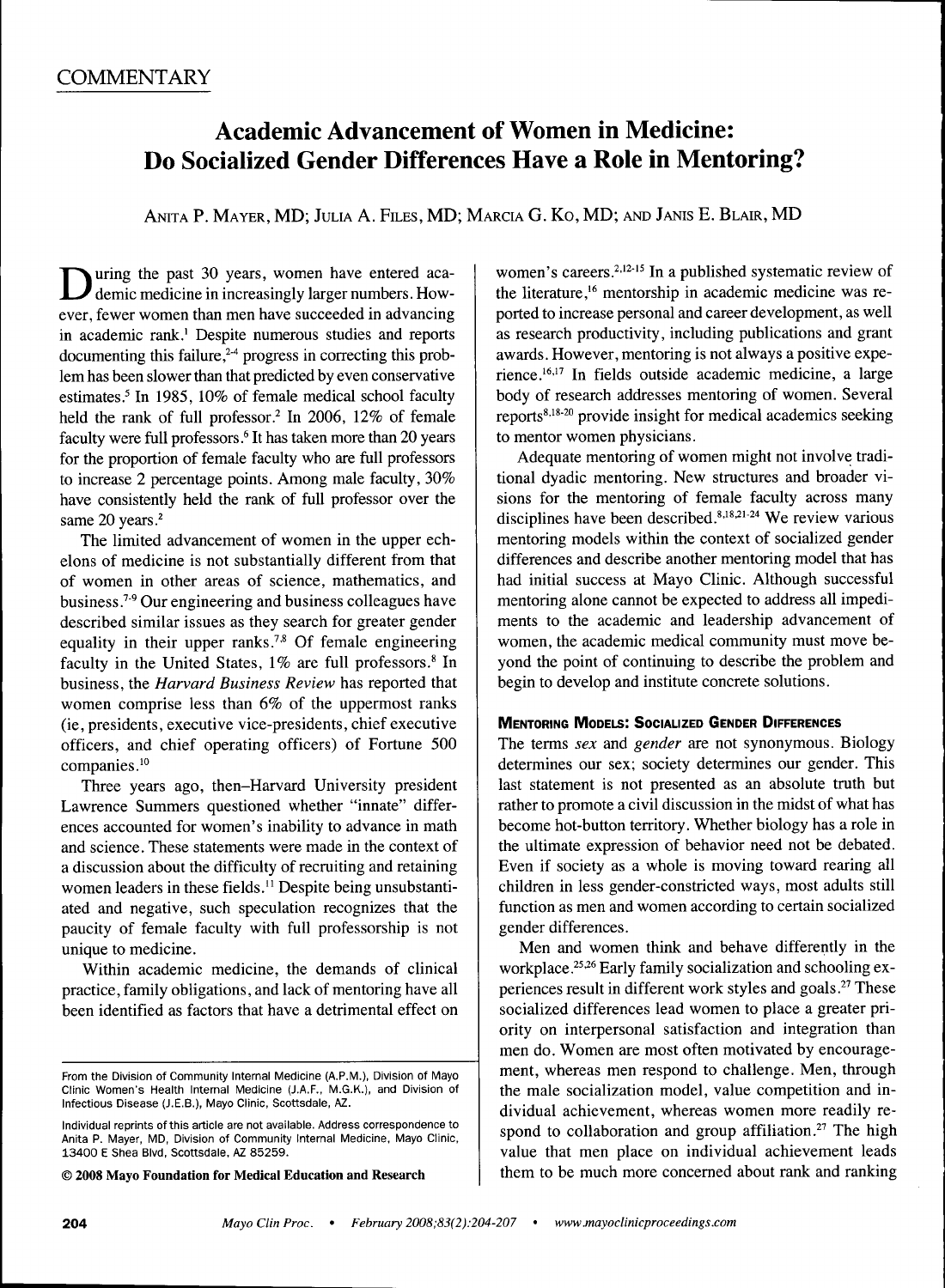behavior, whereas women are more inclined to engage in leveling or equalizing behavior.<sup>28</sup> In both work and social settings, men quickly and informally establish a hierarchy that governs how they relate. In contrast, women quickly establish equalizing relationships, even with their obvious subordinates.<sup>28</sup>

Observable differences between men and women in ambition and goal setting have also been described.' A survey of professional women in  $2004^{29}$  revealed that women rarely describe themselves as extremely ambitious, although women in medicine are more likely to do so than women in business are. Only about 20% of those surveyed, including physicians, identified attaining a powerful position as a career goal. Instead, women found it much more important to be able "to associate with people they respect" (82%) and to "be themselves at work" (79%); they also considered it "extremely or very important to have the opportunity to collaborate with others and work as part of a team" (61%).' These gender differences in work style, ambition, and goal setting can have implications for successful mentoring models.

**Traditional Mentoring Model.** Mentoring traditionally follows a dyadic model. In these mentoring partnerships, an experienced person (a mentor) is paired with a less experienced individual (a mentee) $^{30}$  within the setting of a long-term relationship built on mutual trust and shared interests. When this pairing occurs informally, the 2 persons find each other on the basis of their shared interests and mutual appeal. $31$  Recognition of the difficulty that some people have in accessing this informal relationship, especially those who are marginalized (such as women and minorities), has led some institutions to initiate formal mentoring programs in which mentors are assigned mentees. $32,33$  Formal and informal traditional mentoring models have been shown to increase advancement of mentees.<sup>17,19</sup>

Drawbacks to the traditional model include inadequate skills to be an effective mentor, personality clashes, sexual dynamics, different work styles, and conflicting demands on time. $34$  A mentor of the opposite sex can provide the mentee with insights that are lacking in a sex-matched pair. However, sex-matched mentoring can establish mentoring pairs that maximize the opportunity for mutual understanding, similarity in work styles, and role modeling.

Relevant to this discussion is the fact that the dyadic model of mentoring is based on the male socialization model previously outlined. Two major components typify this approach to mentoring: (1) a greater priority is placed on informational and technical conversation than on guidance and psychosocial issues and (2) a greater focus is placed on challenging the mentee and stressing independence.\* This mentoring style often emphasizes separation

over integration, independence over relationship, and competitive tasks over collaboration. Although some women have been mentored very effectively within this model, the model is hierarchical in style, involves a ranked rather than level relationship, and might not be a good fit for other women.

**Multiple-Mentoring Model.** In the multiple-mentoring model, the mentee is encouraged to construct a mentoring community. Multiple mentors are sought to address and support the various aspects and needs of the mentee as he or she advances along a career path. These mentors meet various academic needs, such as providing support and guidance for research interests, educational pursuits, and clinical practice goals. Other mentors can provide psychosocial support by offering insight into work-life balance, work relationships, and work politics.<sup>8</sup>

This mentoring model has advantages for women because it allows them to look for and construct a powerful network within their discipline. The mentoring team can include junior and senior staff members, which provides the opportunity for collaborative or hierarchical relationships or both. The model also encourages women to seek out other women, within or outside their discipline, who can serve as role models and provide psychosocial support.

This type of mentoring model has been described but has never been studied quantitatively for outcomes.<sup>8</sup> Also, multiple mentoring has never been formalized; therefore, the burden of building a mentoring community falls on the individual mentee. Finding a diverse set of helpers during the stressful launch of a new career might be challenging.

**Peer-Mentoring Models.** Peer mentoring is another strategy that builds a mentoring community while simultaneously de-emphasizing hierarchy and seniority. Various permutations of this mentoring model have been described in the medical, science, and business literature. $8,18,22,24,35$  In a peer-mentoring model, people of similar rank who share interests work together toward common goals. This model has been successful in that it allows some balance in both time flexibility and level of commitment when women must deal with unpredictable family and child-care responsibilities or career interruptions.<sup>18</sup> This model can help women maintain some academic productivity during their childbearing and child-rearing years.'\*

Peer mentoring benefits participants by providing mutual support, facilitating mutual learning, allowing different perspectives, and developing friendships.<sup>22,24</sup> Women peer mentors can encourage each other collaboratively by envisioning their success as part of their group affiliation, which nicely parallels the socialized gender differences described.

An important disadvantage of peer mentoring is inexperience within the group if participants have no clear access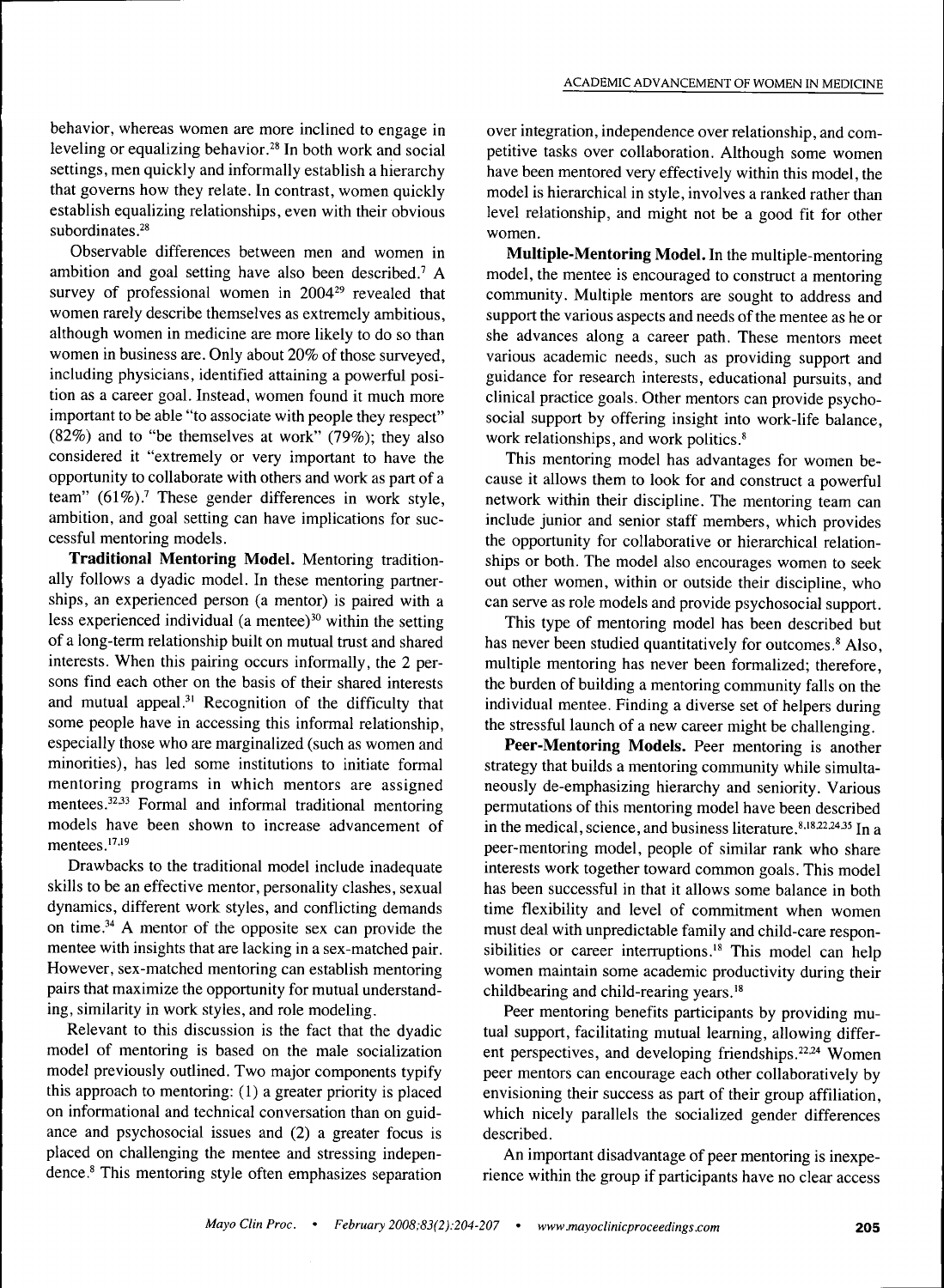to more experienced colleagues for technical support. $24$ Logistical problems can also arise about whose needs are to be met first and by what time. As a result, participants in peer-mentoring groups sometimes find that their careers advance at different rates, with some peers being more productive than others.\*

### **DISCUSSION**

The slow progress of women in medicine in achieving academic rank has been well documented. Academic promotion is less likely for female faculty than for their male colleagues of similar duration of appointment.<sup>36</sup> As of 2006, 85% of full professors at academic medical centers were men.\* At the College of Medicine, Mayo Clinic, 91% of full professors are men. This disparity has clear implications for leadership. Academic rank is a primary factor in selecting department chairs, and such rank is granted, for the most part, in recognition of academic productivity—published papers and funded grants. By both these measures, female faculty lag behind their male colleagues.<sup>5,15</sup>

Mentorship has been shown to positively influence academic productivity of both men and women.<sup>16</sup> The socialized gender differences described can lead to the conclusion that women in general need a more supportive and collaborative mentoring model. While some women have been successfully supported by both male and female mentors in the traditional dyadic model, new mentoring models are emerging in medicine and other disciplines. $8.18,22.37$  Several peer-mentoring models have been described, with some encouraging results. $22.24.38$ 

The disadvantages of peer mentoring include the group's lack of connection to experienced leadership, as well as the potential need for mediation in difficult timemanagement and goal-setting issues. A unique peermentoring model was developed at Mayo Clinic after we surveyed the female faculty to ascertain their level of interest in academic advancement and mentoring.<sup>39</sup> In this model, 3 to 5 women with similar academic rank, interests, and goals were identified as a peer group. A more experienced group of female faculty served as facilitators, setting expectations, designating a tailored curriculum, and acting as mediators and liaisons to provide the support the members needed to succeed. Metrics to document success include published papers, promotion in academic rank, and academic career satisfaction. This facilitated peermentoring model addresses the key components of the female socialization model. The facilitated peer-mentoring group provides encouragement and collaboration within the context of a group affiliation. It would be speculative at this point to state any conclusions about our peermentoring model.

Simply instituting a new mentoring model will not eliminate the barriers to academic and leadership advancement faced by women in medicine. Although adequate mentoring is important, it is only 1 of many factors necessary for such advancement. Academic medical centers, including our own, have made great strides toward ensuring diversity within their ranks. Nonetheless, the lack of diverse leadership (women hold only 11% of department chair positions\*) has been identified as 1 possible reason for women's inability to climb higher than the bottom rungs of the academic ladder.<sup>36</sup>

The time has come for reasoned and targeted interventions to address these differences. Modest institutional investment, such as that in our new mentoring model, can be invaluable. Leadership support is crucial to these efforts. Without this support, the diversity we seek at our academic medical centers will occur only at the bottom of the academic and leadership ladder.

We *acknowledge Drs Victor F. Trastek and Jorge Rakela for providing institutional support of our facilitated peer-mentoring project and Dr Michele Y. Halyard for her assistance in expanding our mentoring efforts.*

#### **REFERENCES**

1. Nonnemaker L. Women pbysicians in academic medicine: new insigbts from cohort studies. *N Engi J Med.* 2000;342(6):399-405.

2. Bickel J, Wara D, Atkinson BF, et al. Association of American Medical Colleges Project Implementation Committee. Increasing women's leadership in academic medicine: report of the AAMC Project Implementation Committee. *Acad Med.* 2002;77( 10): 1043-1061.

3. McGuire LK, Bergen MR, Polan ML. Career advancement for women faculty in a U.S. school of medicine: perceived needs. *Acad Med.* 2004;79(4): 319-325.

4. Hamel MB, Ingelfinger JR, Phimister E, Solomon CG. Women in academic medicine: progress and challenges [editorial]. *N Engi J Med.* 2006; 355(3):310-312.

5. Jagsi R, Guancial EA. Worobey CC, et al. The "gender gap" in authorship of academic medical literature: a 35-year perspective. *NEngiJ Med.* 2006; 355(3):281-287.

6. Magrane D, Lang J, Alexander H. *Women in U.S. Academic Medicine: Statistics and Medicai School Benchmaricing 2005-2006.* Washington, DC: Association of American Medical Colleges; 2006. http://www.aamc.org /members/wim/statistics/statsO6/start.htm. Accessed December 6,2007.

7. Hewlett SA, Luce CB. Off-ramps and on-ramps: keeping talented women on the road to success. *Harv Bus Rev.* 2005;83(3):43-46,48,50-54.

8. Chesler NC, Chesler MA. Gender-informed mentoring strategies for women engineering scholars: on establishing a caring community. *JEng Educ.* 2002;91:49-55.

9. Committee on Maximizing the Potential of Women in Academic Science and Engineering, Committee on Science, Engineering, and Public Policy, National Academy of Sciences, National Academy of Engineering, Institute of National Academies. *Beyond Bias and Barriers: Fulfilling the Potential of Women in Academic Science and Engineering.* Washington, DC: National Academies Press; 2006.

10. Eagly AH, Carli LL. Women and the labyrinth of leadership. *Harv Bus* /fev.2007;85:63-71.

11. Lawler A. Diversity: Summers's comments draw attention to gender, racial gaps. *Science.* 2005;307(5709):492-493.

12. Angell M. Women in medicine: beyond prejudice [editorial]. *N Engi J Med.* 1981;304(19):l 161-1162.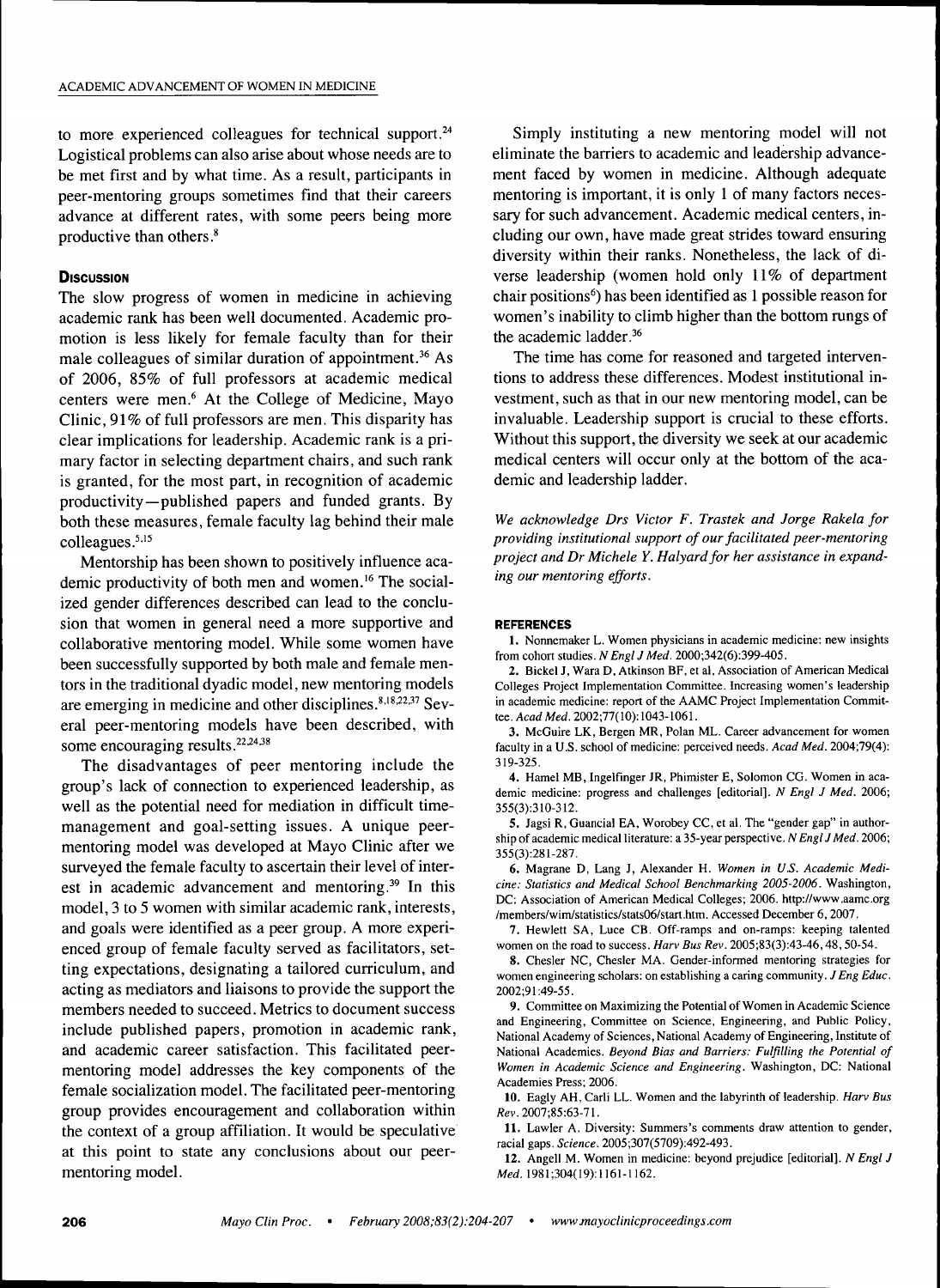13. Levinson W, Tolle SW, Lewis C. Women in academic medicine: combining career and *family. N Engl J Med.* 1989;321(22):1511-1517.

14. Carr PL, Ash AS, Friedman RH, et al. Relation of family responsibilities and gender to the productivity and career satisfaction of medical faculty. *Ann Intern Med.* 1998;129(7):532-538.

15. Tesch BJ, Wood HM, Helwig AL, Nattinger AB. Promotion of women physicians in academic medicine: glass ceiling or sticky floor? *JAMA.* 1995; 273(13):1022-1025.

16. Sambunjak D, Straus SE, Marusic A. Mentoring in academic medicine: a systematic review. *JAMA.* 2006;296(9): 1103-1115.

17. Palepu A, Friedman RH, Barnett RC, et al. Junior faculty members' mentoring relationships and their professional development in U.S. medical schools. *Acad Med.* 1998;73(3):318-323.

18. Limbert CA, Chrysalis: a peer mentoring group for faculty and staff women. NWSA J. 1995;7(2):86-99.

19. Ragins BR, Cotton JL. Mentor functions and outcomes: a comparison of men and women in formal and informal mentoring relationships. *J Appl Psychol.* 1999;84(4):529-550.

20. Jacelon CS, Zucker DM, Staccarini JM, Henneman EA. Peer mentoring for tenure-track *faculty. J Prof Nurs.* 2003;19(6):335-338.

21. Berk RA, Berg J, Mortimer R, Walton-Moss B, Yeo TP. Measuring the effectiveness of faculty mentoring relationships. *Acad Med.* 2005;80(l):66-71.

22. Pololi L, Knight S. Mentoring faculty in academic medicine: a new paradigm? *J Gen Intern Med.* 2005;20(9):866-870.

23. Pololi L, Knight S, Dunn K. Facilitating scholarly writing in academic medicine. *J Gen Intern Med.* 2004;19(l):64-68.

24. Bussey-Jones J, Bemstein L, Higgins S, et al. Repaving the road to academic success: the IMeRGE approach to peer mentoring. *Acad Med.* 2006; 81(7):674-679.

25. Fenwick GD, Neal DJ. Effect of gender composition on group performance. *Gender Work Org.* 2001;8(2):205-225.

26. Maier M. On the gendered substructure of organization: dimensions and dilemmas of corporate masculinity. In: Powell GN, ed. *Handbook of Gender and Work.* Thousand Oaks, CA: Sage Publications; 1999:69-94.

27. Gilligan C. *In a Different Voice: Psychological Theory and Women's Development.* Cambridge, MA: Harvard University Press; 1982.

28. Robinson JD, Cannon DL. Mentoring in the academic medical setting: the gender gap. *J Clin Psychol Med Settings.* 2005;12(3):265-270.

29. Hewlett SA, Luce CB, Shiller P, Southwell S. The hidden brain drain: offramps and on-ramps in women's careers. Harvard Business Review Research Report. March, 2005:1-140. http://www.womenscareersreport.hbr.org. Accessed January 8,2007.

30. *Merriam-Webster Online Dictionary.* 2007. http://www.m-w.com /dictionary/google. Accessed December 10,2007.

31. Bhagia J, Tinsley JA. The mentoring partnership. *Mayo Clin Proc.* 2000; 75(5):535-537.

32. Fried LP, Francomano CA, MacDonald SM, et al. Career development for women in academic medicine: multiple interventions in a department of medicine. JAMA. 1996;276:898-905.

33. Mark S, Link H, Morahan PS, Pololi L, Reznik V, Tropez-Sims S. Innovative mentoring programs to promote gender equity in academic medicine. *Acad Med.* 2001;76(l):39-42.

34. Pololi LH, Knight SM, Dennis K, Frankel RM. Helping medical school faculty realize their dreams: an innovative, collaborative mentoring program. *Acad Med.* 2002;77(5):377-384.

35. McDaugall M, Beattie RS. Peer mentoring at work: the nature and outcomes of non-hierarchical developmental relationships. *Manage Learn.* 1997;28(4):423-437.

36. Nattinger AB. Promoting the career development of women in academic medicine [editorial]. *Arch Intern Med.* 2007;167(4):323-324.

37. Thomdyke LE, Gusic ME, George JH, Quillen DA, Milner RJ. Empowering junior faculty: Penn State's faculty development and mentoring program. *Acad Med.* 2006;81(7):668-673.

38. Lewellen-Williams C, Johnson VA, Deloney LA, Thomas BR, Goyol A, Henry-Tillman R. The POD: a new model for mentoring underrepresented minority faculty. Acad Med. 2006;81(3):275-279.

39. Mayer AP, Blair JE, Files JA. Peer mentoring of women physicians [letter]. / *Gen Intern Med.* 2006;21(9): 1007.